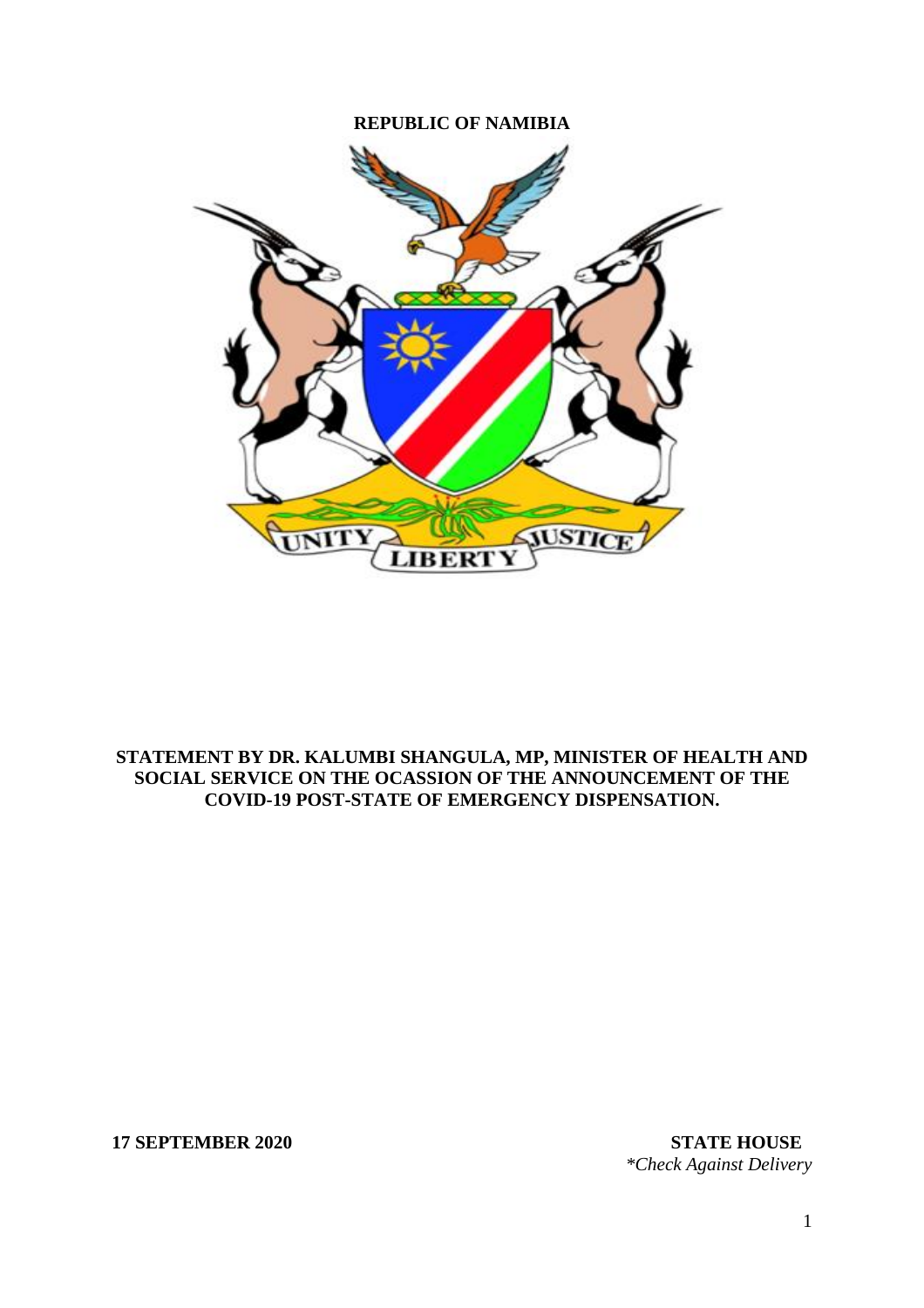Your Excellency, Dr. Hage G. Geingob, President of the Republic of Namibia Right Honourable Prime Minister Honourable Deputy Prime Minister and Minister of International Relations and Cooperation Honourable MinistersMembers of the Media Ladies and gentlemen!

Thank you, Your Excellency for the opportunity for me to expound and provide details on public health aspects and policy measures that will be introduced as part of Namibia's COVID-19 response in the Post State of Emergency dispensation.

During the COVID-19 State of Emergency, Government allocated an amount of 727 million Namibia Dollars to the Ministry of Health and Social Services, which is spearheading our war against this invisible enemy. To date, 88 percent of this budget has been expended, towards the recruitment of additional human resource for health, procurement of medical supplies and equipment, such as PPEs, pharmaceuticals, the construction of isolation facilities, and renovation of existing health facilities as part of the COVID-19 response. These investments have significantly strengthened the capacities and preparedness to respond to the pandemic.

During the 6-month period, we exceeded our initial testing target of 25, 000 people by more than 200 percent, at the end of State of Emergency. We have to date conducted a cumulative 84 688 first time tests. During the response, we have tested beyond the standard case definition, so as to reach more of at-risk populations as warranted and we have increased data integrity, in our efforts to establishing community transmissions. Namibia's testing coverage ratio is currently 32 per 1 000 people. South Africa has tested 61 per 1,000; the UK has tested 1.09 per 1,000 and Italy has tested 0.91 per 1,000.

The policy decision to quarantine and test all arrivals twice during the quarantine period, was effective, as 72 percent of all cases diagnosed since 20 May 2020, were persons who were placed in quarantine facilities. By the end of the State of Emergency, we have quarantined a total of 13 010 people, at cost to Government.

The quarantine strategy has materially mitigated the spread of disease into our communities. We urge all those placed in quarantine to continue to comply with regulations. As at today, we have managed to contain the Basic Reproductive Ratio, which is the number of secondary infections arising from a single individual who had tested positive, to less than 1. This key indicator means that, currently, in the majority of cases, one COVID-19 positive person is not transmitting the virus to more than one other person. Maintaining control of the rate of transmission is an indicator of success and it truly justifies the collective sacrifices endured to this point and which is required going forward.

While the strategic investments and interentions made so far have produced positive results, we must and we will continue to strengthen capacities by investing into the necessary tools and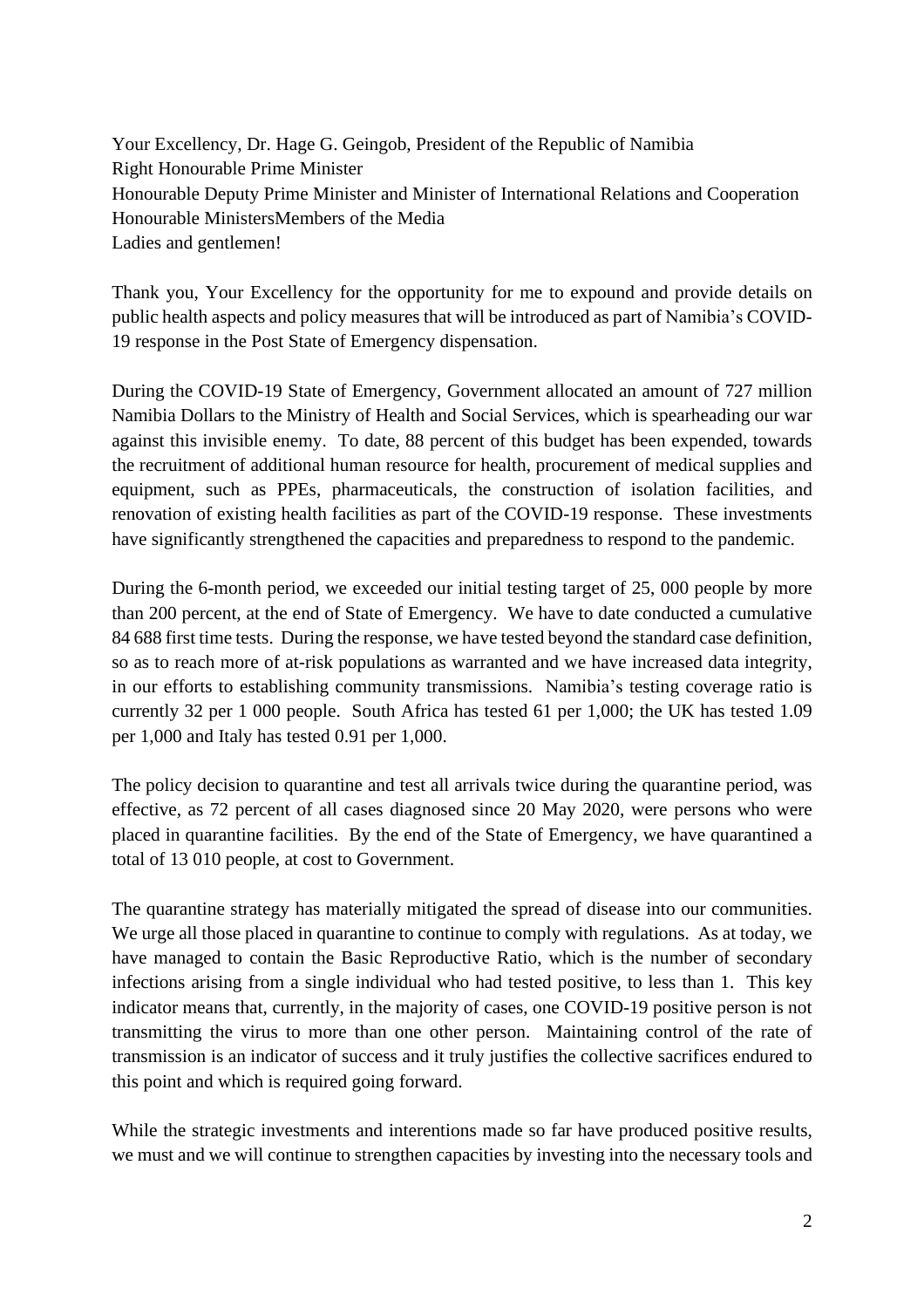technologies and efficient procurement methods to augment our capability to manage, respond and treat those who need care.

Following the expiry of the State of Emergency at midnight tonight, the 17 September 2020, the COVID-19 response will be implemented through new Directives or Regulations to be issued by the Minister of Health and Social Services, in terms of the provisions of the Public and Environmental Act, 2015 (Act No. 1 of 2015) and any other relevant legislation, or by other public office bearers responsible for the administration of other relevant legislation. These will include, among others, matters related to:

- 1. Quarantine and Isolation protocols;
- 2. The removal and burial of bodies of persons who succumb to Notifiable Infectious Diseases;
- 3. Management of public gatherings;
- 4. Contact tracing;
- 5. Control of the movement of persons into affected areas;
- 6. Testing of Persons; and
- 7. The re-opening of Points of Entry and public transport by road or by air.

Under this 'New Normal', where Namibians must learn to live with the COVID-19 virus in our daily lives, emphasis will henceforth be placed on:

- 1. Information, public education and communication to foster behavioural change.
- 2. Intensification of compliance, especially voluntary compliance with public health measures such as the wearing of facemasks in public, social and physical distancing, hand washing, sanitizing and reduction in the size of public gatherings, as our first line of defense.
- 3. Government will continue to roll out expanded targeted testing.
- 4. We will pursue the strategy of 'source reduction', which relies on enhanced contact tracing, quarantine and isolation of suspected and confirmed cases.
- 5. We will augment patient management to ensure optimal care for both in- and outpatients.
- 6. Government will continue to invest in infrastructure development, specifically the expansion of isolation facilities, as well as the procurement of medical equipment and other supplies. This has already gone a long way by producing positive spin-offs towards the achievement of the overall objective of health systems strengthening.
- 7. We will also enhance psychosocial support to healthcare workers and affected families.

I wish to emphasize once again that the successes recorded so far in our COVID-19 national response and preparedness were only possible because the Namibian people joined and worked together to face this common enemy in unity. Going forward that will be the common denominator of our future success. There is no substitute for unity. It is the only way we can overcome this threat. Whereas the State of Emergency will lapse tonight, Covid-19 remains behind with us. In this "new normal", we must place the highest premium on unity because it has become truly indispensable.